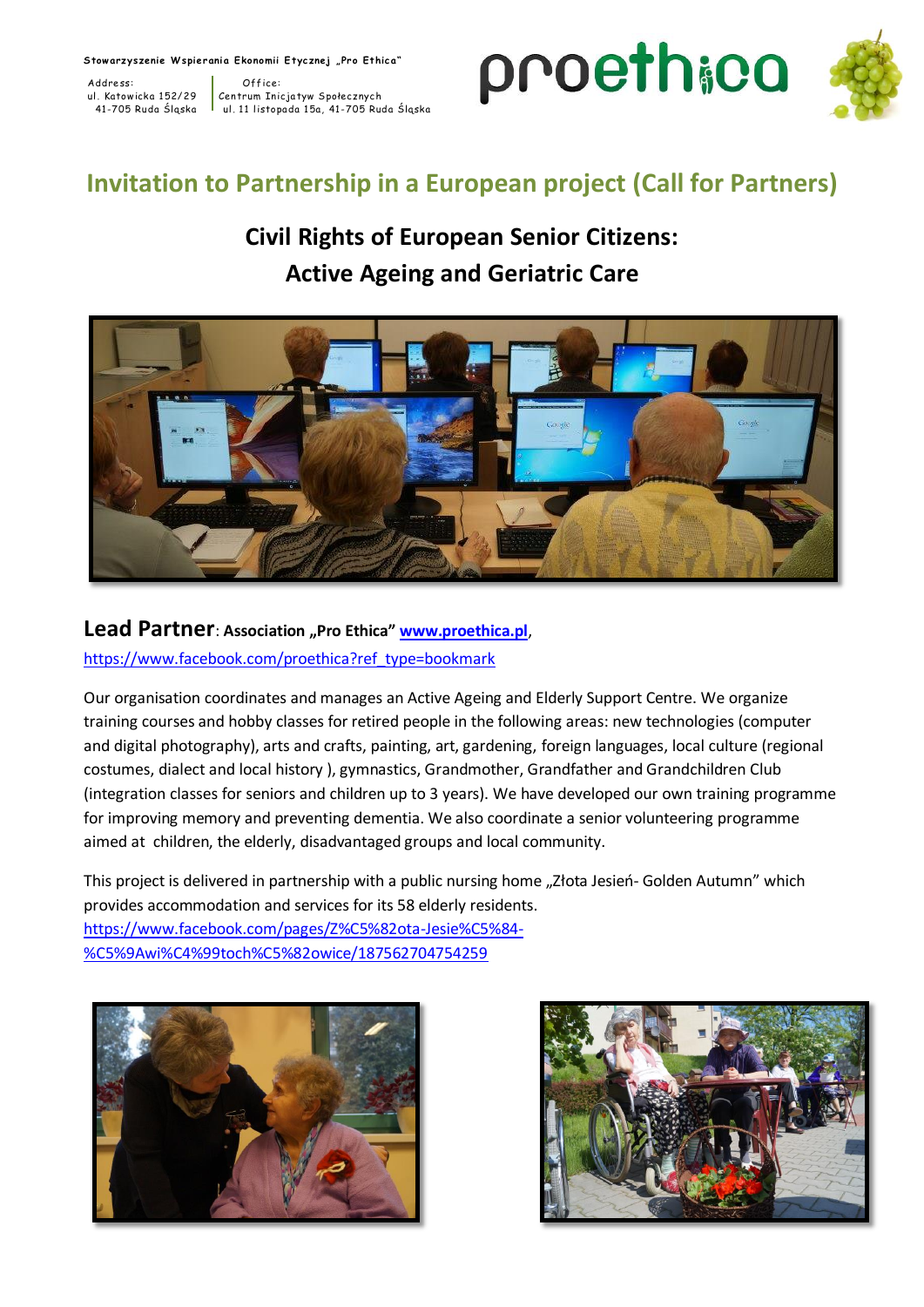# **Partner Profile**:

- Legal entities with a public authority or not-for-profit status
- Organisations/institutions representing European Union countries: Austria, Belgium, Bulgaria, Croatia, Cyprus, Czech Republic, Denmark, Estonia, Finland, France, Greece, Spain, the Netherlands, Ireland, Lithuania, Luxembourg, Latvia, Malta, Portugal, Romania, Slovakia, Slovenia, Sweden, Hungary, Great Britain and Italy
- Entities operating in the area of active aging or geriatric care (nursing homes for seniors)
- We are looking for 2 or 3 Partner organisations

## **Project Aims:**

- Exchange of experiences and good practice in the field of active ageing rights (for the growth of seniors' passions and interests, active leisure opportunities, participation in cultural activities)
- Exchange of opinions, experiences and good practice in the field of social mobilization of seniors senior volunteering
- Exchange of views and experiences in the field of intergenerational solidarity, combating exclusion of senior citizens in the world of modern technology and interculturalism.
- European integration of seniors combating prejudices and stereotypes, increasing integration and interculturalism
- Exchange of views and experiences in ensuring civil rights (the right to health care, independence, development, dignity) for elderly and those struggling with age-associated diseases.
- Exchange of views and experiences on the challenges of the ageing Europe
- Developing standards for quality aging and full citizenship for seniors

# **Deadlines and Project Timetable:**

- Project application submission deadline:  $1<sup>st</sup>$  September 2014 due to holiday season we wish to select Partners and finalise the Partnership by 4<sup>th</sup> August 2014. PLEASE NOTE THAT THE FINAL APPLICATION IS SUBMITTED BY THE LEAD PARTNER ONLY
- Project duration: 1st January 2015 30 November 2015
- Indicative project timetable:
	- o Feb/March 2015 Study visit to the Lead Partner in Poland
	- o May/June 2015 Study visit to Partner 1
	- o September 2015 Study visit to Partner 2
	- o November closing conference organised by the Lead Partner in Poland

## **Partner roles and responsibilities:**

- Active participation of 2 or 3 representatives at conferences organised by the Lead Partner: participation in the study visits organized by the Lead Partner, contribution to the debate on civil rights of senior citizens, preparation of a short (10 minute) presentation on the activities provided to seniors in own organization.
- Organization of a 3-day study visit for 4 representatives of Partner organizations. Visits must include presentation of own activities in the field of active ageing or caring for the elderly, work of the